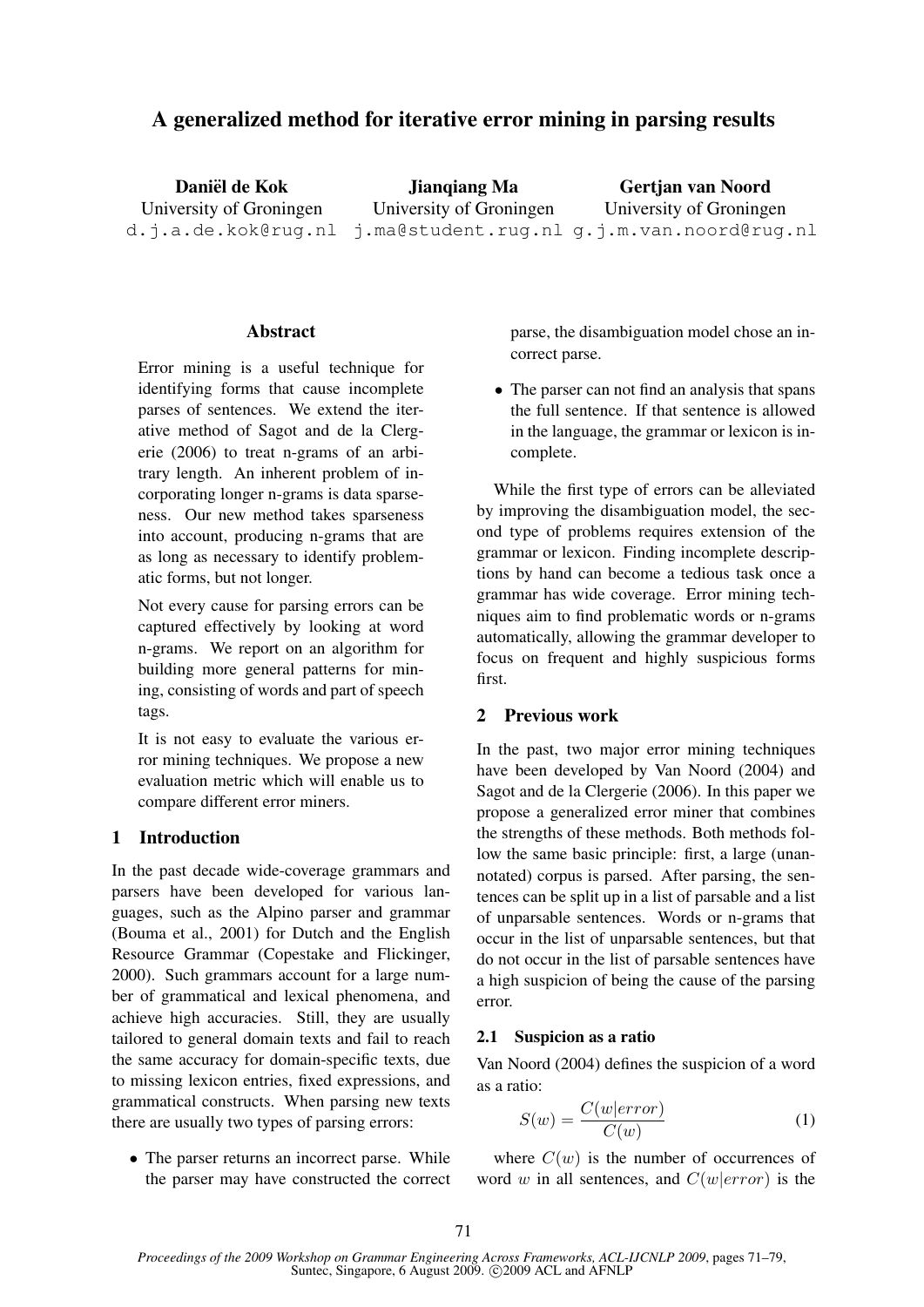number of occurrences of  $w$  in unparsable sentences. Of course, it is often useful to look at ngrams as well. For instance, Van Noord (2004) gives an example where the word *via* had a low suspicion after parsing a corpus with the Dutch Alpino parser, while the Dutch expression *via via* (via a complex route) was unparsable.

To account for such phenomena, the notion of suspicion is extended to n-grams:

$$
S(w_i...w_j) = \frac{C(w_i...w_j|error)}{C(w_i...w_j)}
$$
 (2)

Where a longer sequence  $w_h...w_i...w_j...w_k$  is only considered if its suspicion is higher than each of its substrings:

$$
S(w_h...w_i...w_j...w_k) > S(w_i...w_j)
$$
 (3)

While this method works well for forms that are unambiguously suspicious, it also gives forms that just happened to occur often in unparsable sentences by 'bad luck' a high suspicion. If the occurrences in unparsable sentences were accompanied by unambiguously suspicious forms, there is even more reason to believe that the form is not problematic. However, in such cases this error mining method will still assign a high suspicion to such forms.

### 2.2 Iterative error mining

The error mining method described by Sagot and de la Clergerie (2006) alleviates the problem of 'accidentally suspicious' forms. It does so by taking the following characteristics of suspicious forms into account:

- If a form occurs within parsable sentences, it becomes less likely that the form is the cause of a parsing error.
- The suspicion of a form should depend on the suspicions of other forms in the unparsable sentences in which it occurs.
- A form observed in a shorter sentence is initially more suspicious than a form observed in a longer sentence.

To be able to handle the suspicion of a form within its context, this method introduces the notion of *observation suspicion*, which is the suspicion of a form within a given sentence. The suspicion of a form, outside the context of a sentence,

is then defined to be the average of all observation suspicions:

$$
S_f = \frac{1}{|O_f|} \sum_{o_{i,j} \in O_f} S_{i,j} \tag{4}
$$

Here  $O_f$  is the set of all observations of the form f,  $o_{i,j}$  is the j<sup>th</sup> form of the i<sup>th</sup> sentence, and  $S_{i,j}$ is the observation suspicion of  $o_{i,j}$ . The observation suspicions themselves are dependent on the form suspicions, making the method an iterative process. The suspicion of an observation is the suspicion of its form, normalized by suspicions of other forms occurring within the same sentence:

$$
S_{i,j}^{(n+1)} = error(s_i) \frac{S_{F(o_{i,j})}^{(n+1)}}{\sum_{1 \le j \le |S_i|} S_{F(o_{i,j})}^{(n+1)}} \tag{5}
$$

Here  $error(s_i)$  is the sentence error rate, which is normally set to 0 for parsable sentences and 1 for unparsable sentences.  $S_{F(o_{i,j})}$  is the suspicion of the form of observation  $o_{i,j}$ .

To accommodate the iterative process, we will have to redefine the form suspicion to be dependent on the observation suspicions of the previous cycle:

$$
S_f^{(n+1)} = \frac{1}{|O_f|} \sum_{o_{i,j} \in O_f} S_{i,j}^{(n)} \tag{6}
$$

Since there is a recursive dependence between the suspicions and the observation suspicions, starting and stopping conditions need to be defined for this cyclic process. The observation suspicions are initialized by uniformly distributing suspicion over observed forms within a sentence:

$$
S_{i,j}^{(0)} = \frac{error(s_i)}{|S_i|} \tag{7}
$$

The mining is stopped when the process reaches a fixed point where suspicions have stabilized.

This method solves the 'suspicion by accident' problem of ratio-based error mining. However, the authors of the paper have only used this method to mine on unigrams and bigrams. They note that they have tried mining with longer n-grams, but encountered data sparseness problems. Their paper does not describe criteria to determine when to use unigrams and when to use bigrams to represent forms within a sentence.

#### 3 N-gram expansion

#### 3.1 Inclusion of n-grams

While the iterative miner described by Sagot and de la Clergerie (2006) only mines on unigrams and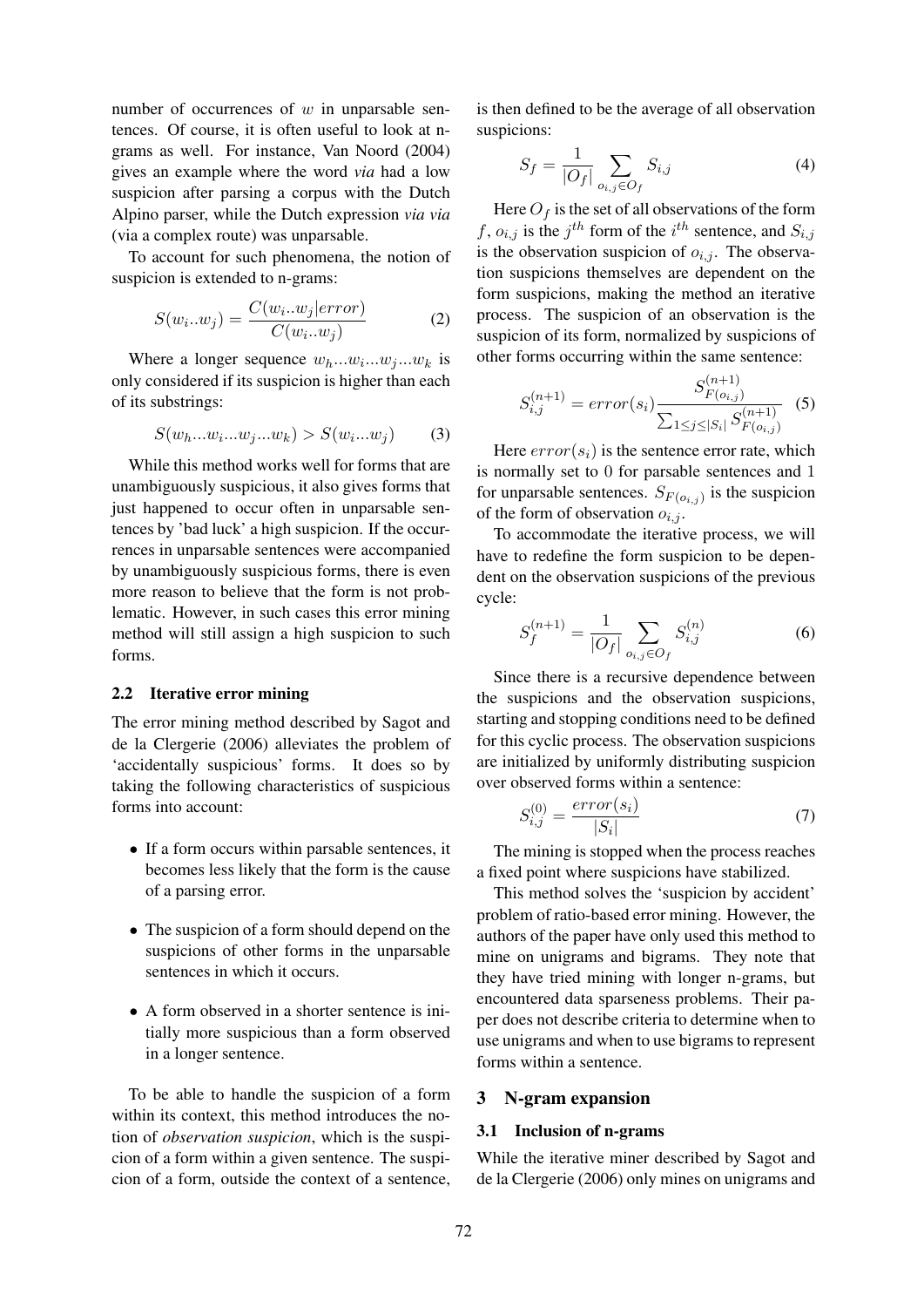bigrams, our prior experience with the miner described by Van Noord (2004) has shown that including longer n-grams in the mining process can capture many additional phenomena. To give one example: the words *de* (*the*), *eerste* (*first*), and *beste* (*best*) had very low suspicions during error mining, while the trigram *eerste de beste* had a very high suspicion. This trigram occurred in the expression *de eerste de beste* (*the first you can find*). While the individual words within this expression were described by the lexicon, this multiword expression was not.

#### 3.2 Suspicion sharing

It may seem to be attractive to include all n-grams within a sentence in the mining process. However, this is problematic due to *suspicion sharing*. For instance, consider the trigram  $w_1, w_2, w_3$  in which  $w_2$  is the cause of a parsing error. In this case, the bigrams  $w_1, w_2$  and  $w_2, w_3$  will become suspicious, as well as the trigram  $w_1, w_2, w_3$ . Since there will be multiple very suspicious forms within the same sentence the unigram  $w_2$  will have no opportunity to manifest itself.

A more practical consideration is that the number of forms within a sentence grows at such a rate  $(n + (n - 1)... + 1)$  that error mining becomes unfeasible for large corpora, both in time and in space.

### 3.3 Expansion method

To avoid suspicion sharing we have devised a method for adding and expanding n-grams when it is deemed useful. This method iterates through a sentence of unigrams, and expands unigrams to longer n-grams when there is evidence that it is useful. This expansion step is a preprocessor to the iterative miner, that uses the same iterative algorithm as described by Sagot and De la Clergerie. Within this preprocessor, suspicion is defined in the same manner as in Van Noord (2004), as a ratio of occurrences in unparsable sentences and the total number of occurrences.

The motivation behind this method is that there can be two expansion scenarios. When we have the bigram  $w_1, w_2$ , either one of the unigrams can be problematic or the bigram  $w_1, w_2$ . In the former case, the bigram  $w_1, w_2$  will also inherit the high suspicion of the problematic unigram. In the latter case, the bigram will have a higher suspicion than both of its unigrams. Consequently, we want to expand the unigram  $w_1$  to the bigram  $w_1, w_2$  if

the bigram is more suspicious than both of its unigrams. If  $w_1, w_2$  is equally suspicious as one of its unigrams, it is not useful to expand to a bigram since we want to isolate the cause of the parsing error as much as possible.

The same methodology is followed when we expand to longer n-grams. Expansion of  $w_1, w_2$ to the trigram  $w_1, w_2, w_3$  will only be permitted if  $w_1, w_2, w_3$  is more suspicious than its bigrams. Since the suspicion of  $w_3$  aggregates to  $w_2, w_3$ , we account for both  $w_3$  and  $w_2, w_3$  in this comparison.

The general algorithm is that the expansion to an n-gram *i..j* is allowed when  $S(i..j) > S(i..j-$ 1) and  $S(i..j) > S(i+1..j)$ . This gives us a sentence that is represented by the n-grams  $n_0 \nvert n_x$ ,  $n_1...n_y, ... n_{|s_i|-1}...n_{|s_i|-1}.$ 

# 3.4 Data sparseness

While initial experiments with the expansion algorithm provided promising results, the expansion algorithm was too eager. This eagerness is caused by data sparseness. Since longer n-grams occur less frequently, the suspicion of an n-gram occurring in unparsable sentences goes up with the length of the n-gram until it reaches its maximum value. The expansion conditions do not take this effect into account.

To counter this problem, we have introduced an expansion factor. This factor depends on the frequency of an n-gram within unparsable sentences and asymptotically approaches one for higher frequencies. As a result more burden of proof is inflicted upon the expansion: the longer ngram either needs to be relatively frequent, or it needs to be much more suspicious than its (n-1) grams. The expansion conditions are changed to  $S(i..j) > S(i..j-1) \cdot extFactor$  and  $S(i..j) >$  $S(i + 1..j) \cdot extFactor$ , where

$$
extFactor = 1 + e^{-\alpha|O_{f,unparse}} \tag{8}
$$

In our experiments  $\alpha = 1.0$  proved to be a good setting.

### 3.5 Pattern expansion

Previous work on error mining was primarily focused on the extraction of interesting word ngrams. However, it could also prove useful to allow for patterns consisting of other information than words, such as part of speech tags or lemmas. We have done preliminary work on the integration of part of speech tags during the n-gram ex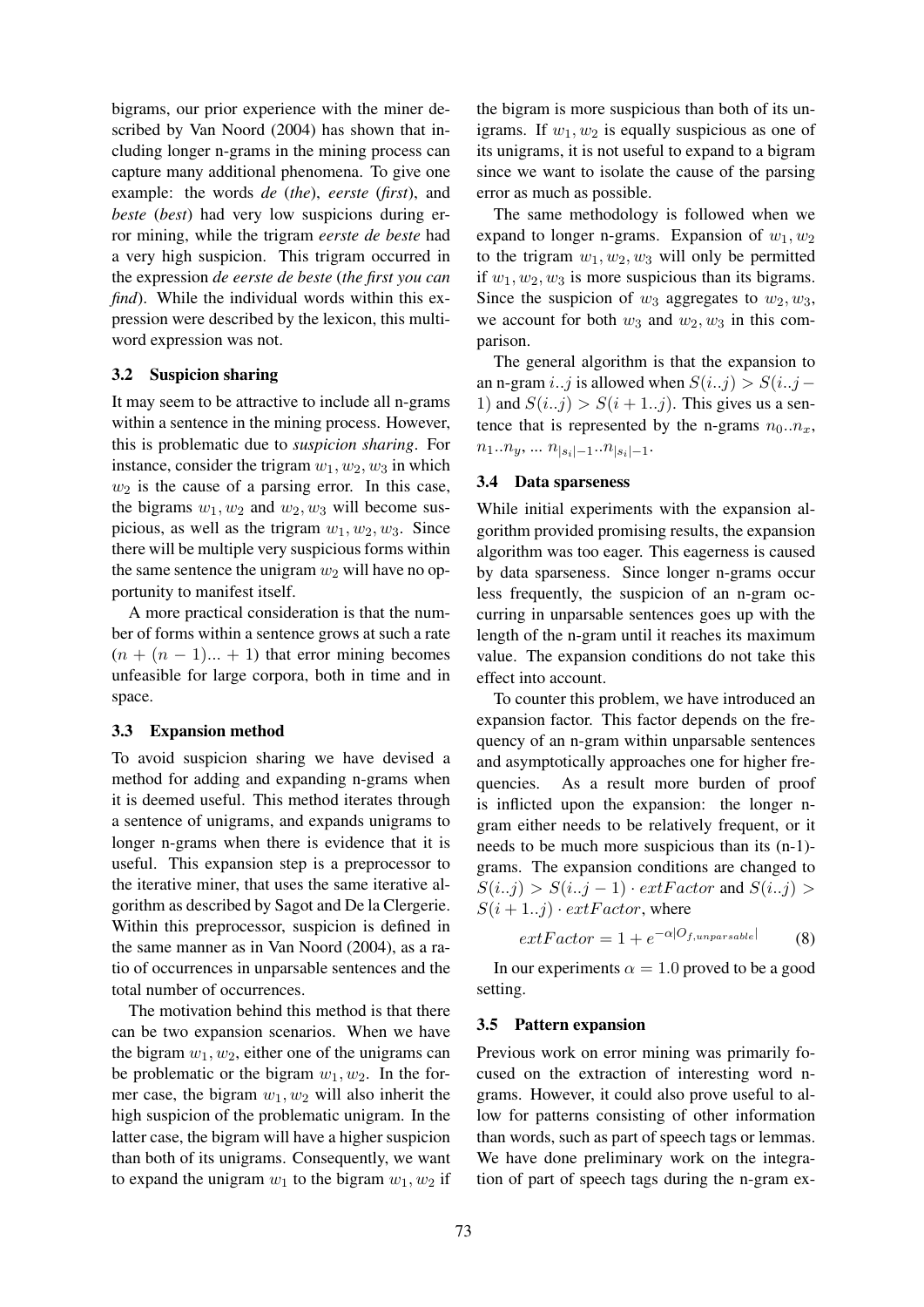pansion. We use the same methodology as wordbased n-gram expansion, however we also consider expansion with a part of speech tag.

Since we are interested in building patterns that are as general as possible, we expand the pattern with a part of speech tag if that creates a more suspicious pattern. Expansion with a word is attempted if expansion with a part of speech tag is unsuccessful. E.g., if we attempt to expand the word bigram  $w_1w_2$ , we first try the tag expansion  $w_1w_2t_3$ . This expansion is allowed when  $S(w_1, w_2, t_3) > S(w_1, w_2) \cdot extFactor$ and  $S(w_1, w_2, t_3) > S(w_2, t_3) \cdot extFactor$ . If the expansion is not allowed, then expansion to  $S(w1, w2, w3)$  is attempted. As a result, mixed patterns emerge that are as general as possible.

### 4 Implementation

#### 4.1 Compact representation of data

To be able to mine large corpora some precautions need to be made. During the n-gram expansion stage, we need quick access to the frequencies of arbitrary length n-grams. Additionally, all unparsable sentences have to be kept in memory, since we have to traverse them for n-gram expansion. Ordinary methods for storing n-gram frequencies (such as hash tables) and data will not suffice for large corpora.

As Van Noord (2004) we used perfect hashing to restrict memory use, since hash codes are generally shorter than the average token length. Additionally, comparisons of numbers are much faster than comparisons of strings, which speeds up the n-gram expansion step considerably.

During the n-gram expansion step the miner calculates ratio-based suspicions of n-grams using frequencies of an n-gram in parsable and unparsable sentences. The n-gram can potentially have the length of a whole sentence, so it is not practical to store n-gram ratios in a hash table. Instead, we compute a suffix array (Manber and Myers, 1990) for the parsable and unparsable sen $tences<sup>1</sup>$ . A suffix array is an array that contains indices pointing to sequences in the data array, that are ordered by suffix.

We use suffix arrays differently than Van Noord (2004), because our expansion algorithm requires the parsable and unparsable frequencies of the (n-1)-grams, and the second (n-1)-gram is not

(necessarily) adjacent to the n-gram in the suffix array. As such, we require random access to frequencies of n-grams occurring in the corpus. We can compute the frequency of any n-gram by looking up its upper and lower bounds in the suffix array<sup>2</sup>, where the difference is the frequency.

### 4.2 Determining ratios for pattern expansion

While suffix arrays provide a compact and relatively fast data structure for looking up n-gram frequencies, they are not usable for pattern expansion (see section 3.5). Since we need to look up frequencies of every possible combination of representations that are used, we would have to create  $d^{l}$  suffix arrays to be (theoretically) able to look up pattern frequencies with the same time complexity, where  $d$  is the number of dimensions and  $l$  is the corpus length.

For this reason, we use a different method for calculating pattern frequencies. First, we build a hash table for each type of information that can be used in patterns. A hash table contains an instance of such information as a key (e.g. a specific word or part of speech tag) and a set of corpus indices where the instance occurred in the corpus as the value associated with that key. Now we can look up the frequency of a sequence  $i$ ...j by calculating the set intersection of the indices of  $j$  and the indices found for the sequence  $i..j - 1$ , after incrementing the indices of  $i..j - 1$  by one.

The complexity of calculating frequencies following this method is linear, since the set of indices for a given instance can be retrieved with a  $O(1)$  time complexity, while both incrementing the set indices and set intersection can be performed in  $O(n)$  time. However, *n* can be very large: for instance, the start of sentence marker forms a substantial part of the corpus and is looked up once for every sentence. In our implementation we limit the time spent on such patterns by caching very frequent bigrams in a hash table.

#### 4.3 Removing low-suspicion forms

Since normally only one form within a sentence will be responsible for a parsing error, many forms will have almost no suspicion at all. However, during the mining process, their suspicions will be recalculated during every cycle. Mining can be sped up considerably by removing forms that have a negligible suspicion.

<sup>&</sup>lt;sup>1</sup>We use the suffix sorting algorithm by Peter M. McIlroy and M. Douglas McIlroy.

<sup>&</sup>lt;sup>2</sup>Since the suffix array is sorted, finding the upper and lower bounds is a binary search in  $O(log n)$  time.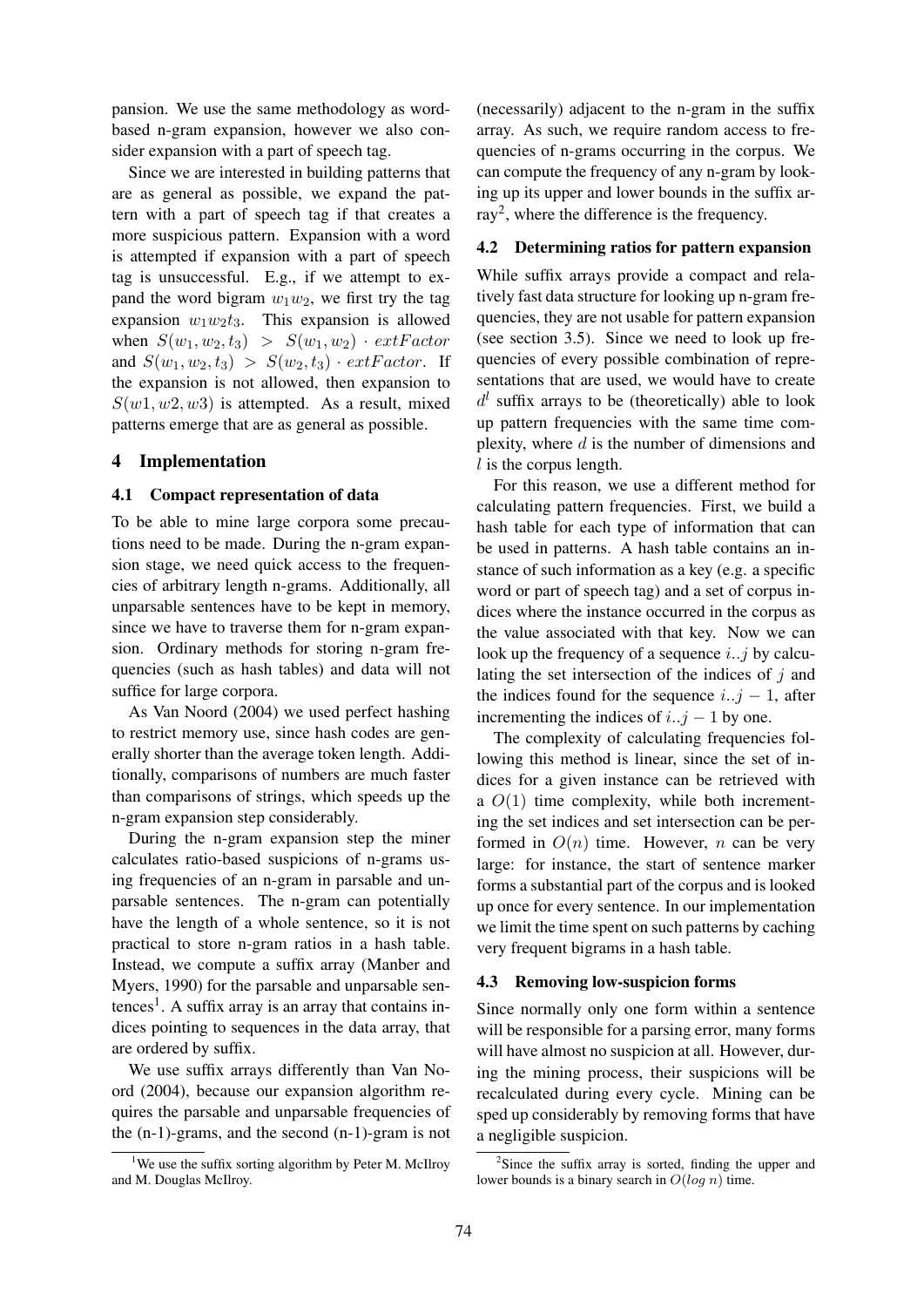If we do not drop forms, mining of the Dutch Wikipedia corpus described in section 5.3, with n-gram expansion and the extension factor enabled, resulted in 4.8 million forms with 13.4 million form observations in unparsable sentences. If we mine the same material and drop forms with a suspicion below 0.001 there were 3.5 million forms and 4.0 million form observations within unparsable sentences left at the end of the iterative mining process.

# 5 Evaluation

### 5.1 Methodology

In previous articles, error mining methods have primarily been evaluated manually. Both Van Noord (2004) and Sagot and de la Clergerie (2006) make a qualitative analysis of highly suspicious forms. But once one starts experimenting with various extensions, such as n-gram expansion and expansion factor functions, it is difficult to qualify changes through small-scale qualitative analysis.

To be able to evaluate changes to the error miner, we have supplemented qualitative analysis with a automatic quantitative evaluation method. Since error miners are used by grammar engineers to correct a grammar or lexicon by hand, the evaluation metric should model this use case:

- We are interested in seeing problematic forms that account for errors in a large number of unparsable sentences first.
- We are only interested in forms that actually caused the parsing errors. Analysis of forms that do not, or do not accurately pinpoint origin of the parsing errors costs a lot of time.

These requirements map respectively to the recall and precision metrics from information retrieval:

$$
P = \frac{|\{S_{unparse}\} \cap \{S_{retrieved}\}|}{|\{S_{retrieved}\}|} \tag{9}
$$

$$
R = \frac{|\{S_{unparse}\} \cap \{S_{retrieved}\}|}{|\{S_{unparse}\}|} \qquad (10)
$$

Consequently, we can also calculate the f-score (van Rijsbergen, 1979):

$$
F-score = \frac{(1+\beta^2) \cdot (P \cdot R)}{(\beta^2 \cdot P + R)} \tag{11}
$$

The f-score is often used with  $\beta = 1.0$  to give as much weight to precision as recall. In evaluating error mining, this can permit cheating. For

instance, consider an error mining that recalls the start of sentence marker as the first problematic form. Such a strategy would instantly give a recall of 1.0, and if the coverage of a parser for a corpus is relatively low, a relatively good initial fscore will be obtained. Since error mining is often used in situations where coverage is still low, we give more bias to precision by using  $\beta = 0.5$ .

We hope to provide more evidence in the future that this evaluation method indeed correlates with human evaluation. But in our experience it has the required characteristics for the evaluation of error mining. For instance, it is resistant to recalling of different or overlapping n-grams from the same sentences, or recalling n-grams that occur often in both parsable and unparsable sentences.

#### 5.2 Scoring methods

After error mining, we can extract a list of forms and suspicions, and order the forms by their suspicion. But normally we are not only interested in forms that are the most suspicious, but forms that are suspicious and frequent. Sagot and de la Clergerie (2006) have proposed three scoring methods that can be used to rank forms:

- Concentrating on suspicions:  $M_f = S_f$
- Concentrating on most frequent potential errors:  $M_f = S_f |O_f|$
- Balancing between these possibilities:  $M_f =$  $S_f \cdot ln|O_f|$

For our experiments, we have replaced the observation frequencies of the form  $(|O_f|)$  by the frequency of observations within unparsable sentences ( $|\{O_{f,unparse}}\|$ ). This avoids assigning a high score to very frequent unsuspicious forms.

### 5.3 Material

In our experiments we have used two corpora that were parsed with the wide-coverage Alpino parser and grammar for Dutch:

• Quantitative evaluation was performed on the Dutch Wikipedia of August 2008<sup>3</sup>. This corpus consists of 7 million sentences (109 million words). For 8.4% of the sentences no full analysis could be found.

<sup>3</sup> http://ilps.science.uva.nl/WikiXML/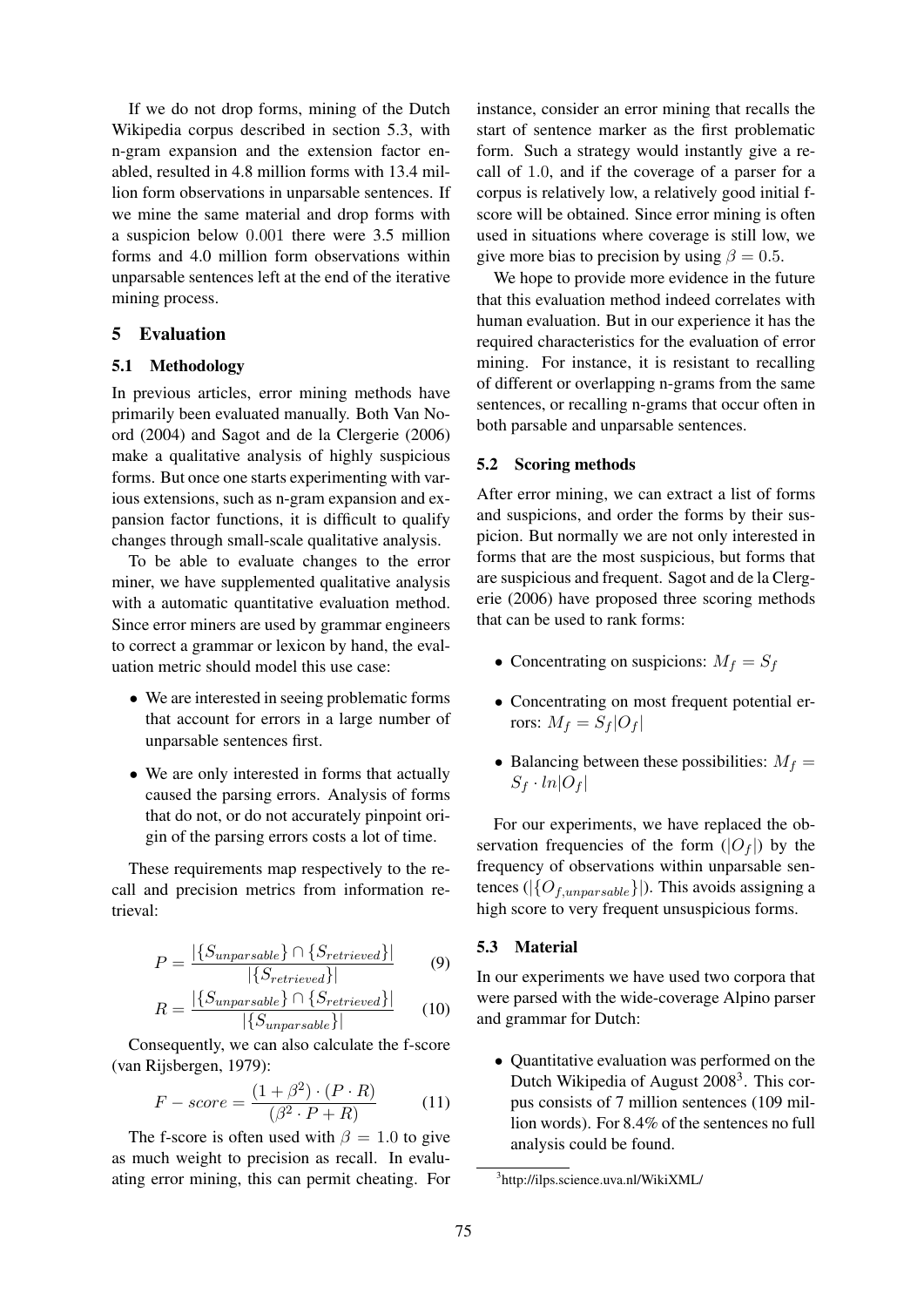• A qualitative evaluation of the extensions was performed on the Flemish Mediargus newspaper corpus (up to May 31,  $2007)^4$ . This corpus consists of 67 million sentences (1.1 billion words). For 9.2% of the sentences no full analysis could be found.

Flemish is a variation of Dutch written and spoken in Belgium, with a grammar and lexicon that deviates slightly from standard Dutch. Previously, the Alpino grammar and lexicon was never specifically modified for parsing Flemish.

### 6 Results

#### 6.1 Iterative error mining

We have evaluated the different mining methods with the three scoring functions discussed in section 5.2. In the results presented in this section we only list the results with the scoring function that performed best for a given error mining method (section 6.3 provides an overview of the best scoring functions for different mining methods).

Our first interest was if, and how much iterative error mining outperforms error mining with suspicion as a ratio. To test this, we compared the method described by Van Noord (2004) and the iterative error miner of Sagot and de la Clergerie (2006). For the iterative error miner we evaluated both on unigrams, and on unigrams and bigrams where all unigrams and bigrams are used (without further selection). Figure 6.1 shows the f-scores for these miners after *N* retrieved forms.



Figure 1: F-scores after retrieving N forms for ratio-based mining, iterative mining on unigrams and iterative mining on uni- and bigrams.

The unigram iterative miner outperforms the ratio-based miner during the retrieval of the first 8000 forms. The f-score graph of the iterative miner on unigrams flattens after retrieving about 4000 forms. At that point unigrams are not specific enough anymore to pinpoint more sophisticated problems. The iterative miner on uni- and bigrams performs better than the ratio-based miner, even beyond 8000 forms. More importantly, the curves of the iterative miners are steeper. This is relevant if we consider that a grammar engineer will only look at a few thousands of forms. For instance, the ratio-based miner achieves an f-score of 0.4 after retrieving 8448 forms, while the iterative miner on uni- and bigrams attains the same f-score after retrieving 5134 forms.

#### 6.2 N-gram expansion

In our second experiment we have compared the performance of iterative mining on uni- and bigrams with an iterative miner using the n-gram expansion algorithm described in section 3. Figure 6.2 shows the result of n-gram expansion compared to mining just uni- and bigrams. Both the results for expansion with and without use of the expansion factor are shown.



Figure 2: F-scores after retrieving N forms for iterative mining on uni- and bigrams, and iterative mining using n-gram expansion with and without using an expansion factor.

We can see that the expansion to longer n-grams gives worse results than mining on uni- and bigrams when data sparseness is not accounted for. The expansion stage will select forms that may be accurate, but that are more specific than needed. As such, the recall per retrieved form is lower on

<sup>4</sup> http://www.mediargus.be/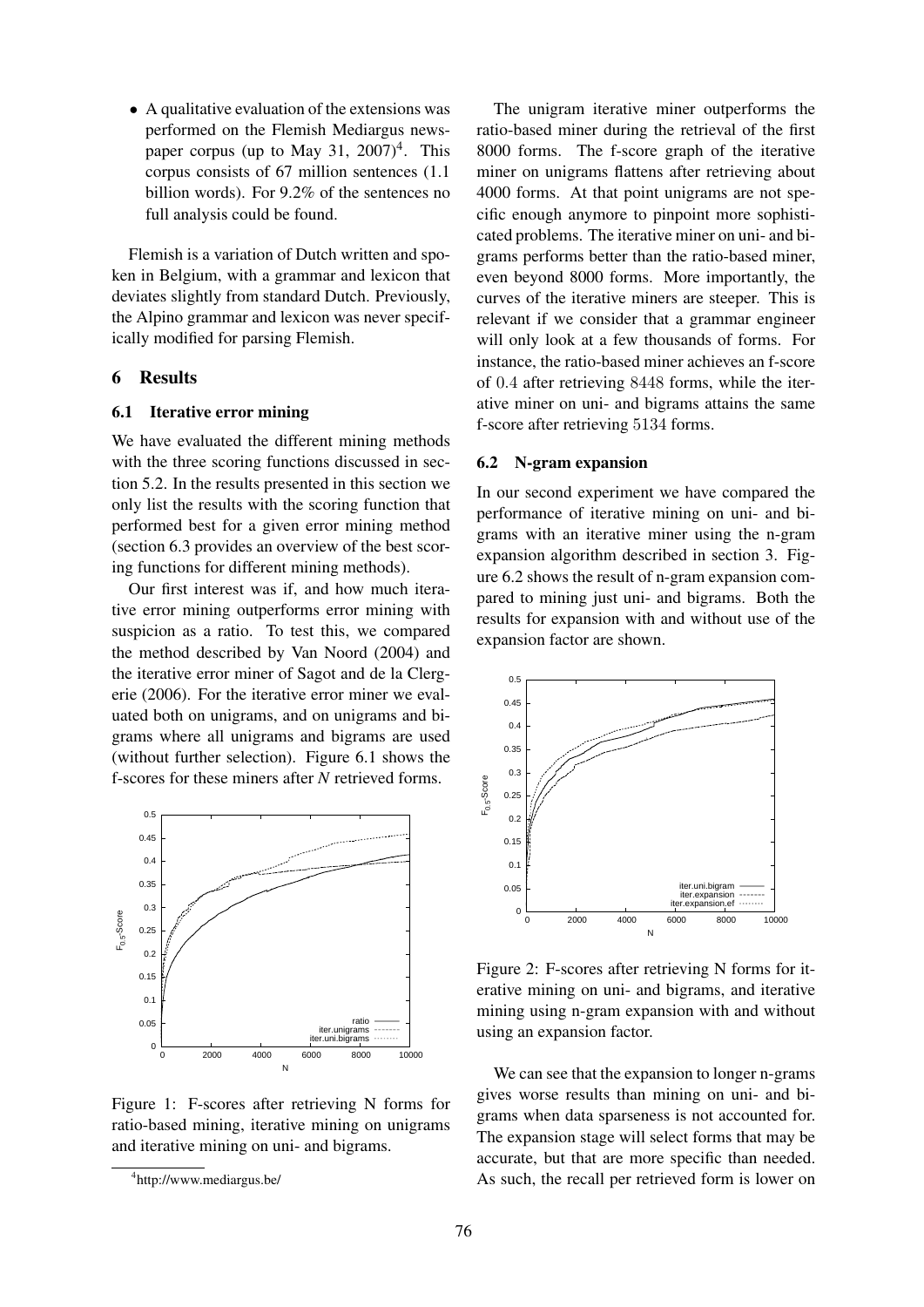average, as can be seen in figure 6.2. But if sparseness is taken into account through the use of the expansion factor, we achieve higher f-scores than mining on uni- and bigrams up to the retrieval of circa five thousand forms. Since a user of an error mining tool will probably only look at the first few thousands of forms, this is a welcome improvement.



Figure 3: Recall after retrieving N forms for iterative mining on uni- and bigrams, and iterative mining using n-gram expansion with and without using an expansion factor.

Among the longer n-grams in the mining results for the Mediargus corpus, we found many Flemish idiomatic expressions that were not described in the Alpino lexicon. For example:

- had er (AMOUNT) voor veil [had (AMOUNT) for sale]
- (om de muren) van op te lopen [to get terribly annoyed by]
- Ik durf zeggen dat II dare to say that
- op punt stellen [to fix/correct something]
- de daver op het lijf [shocked]
- (op) de tippen (van zijn tenen) [being very careful]
- ben fier dat [am proud of]
- Nog voor halfweg [still before halfway]
- (om duimen en vingers) van af te likken [delicious]

Since these expressions are longer than bigrams, they cannot be captured properly without using n-gram expansion. We also found longer n-grams describing valid Dutch phrases that were not described by the grammar or lexicon.

- Het stond in de sterren geschreven dat [It was written in the stars that]
- zowat de helft van de [about half of the]
- er zo goed als zeker van dat [almost sure of]
- laat ons hopen dat het/dit lukt [let us hope that it/this works]

### 6.3 Scoring methods

The miners that use n-gram expansion perform best with the  $M_f = S_f |O_f|$  function, while the other miners perform best with the  $M_f = S_f$ .  $ln|O_f|$  function. This is not surprising – the iterative miners that do not use n-gram expansion can not make very specific forms and give relatively high scores to forms that happen to occur in unparsable sentences (since some forms in a sentence will have to take blame, if no specific suspicious form is found). If such forms also happen to be frequent, they may be ranked higher than some more suspicious infrequent forms. In the case of the ratio-based miner, there are many forms that are 'suspicious by accident' which may become highly ranked when they are more frequent than very suspicious, but infrequent forms. Since the miners with n-gram expansion can find specific suspicious forms and shift blame to them, there is less chance of accidentally ranking a form to highly by directly including the frequency of observations of that form within unparsable sentences in the scoring function.

#### 6.4 Pattern expansion

We have done some preliminary experiments with pattern expansion, allowing for patterns consisting of words and part of speech tags. For this experiment we trained a Hidden Markov Model part of speech tagger on 90% of the Dutch Eindhoven corpus using a small tag set. We then extracted 50000 unparsable and about 495000 parsable sentences from the Flemish Mediargus corpus. The pattern expansion preprocessor was then used to find interesting patterns.

We give two patterns that were extracted to give an impression how patterns can be useful. A frequent pattern was *doorheen N* (*through* followed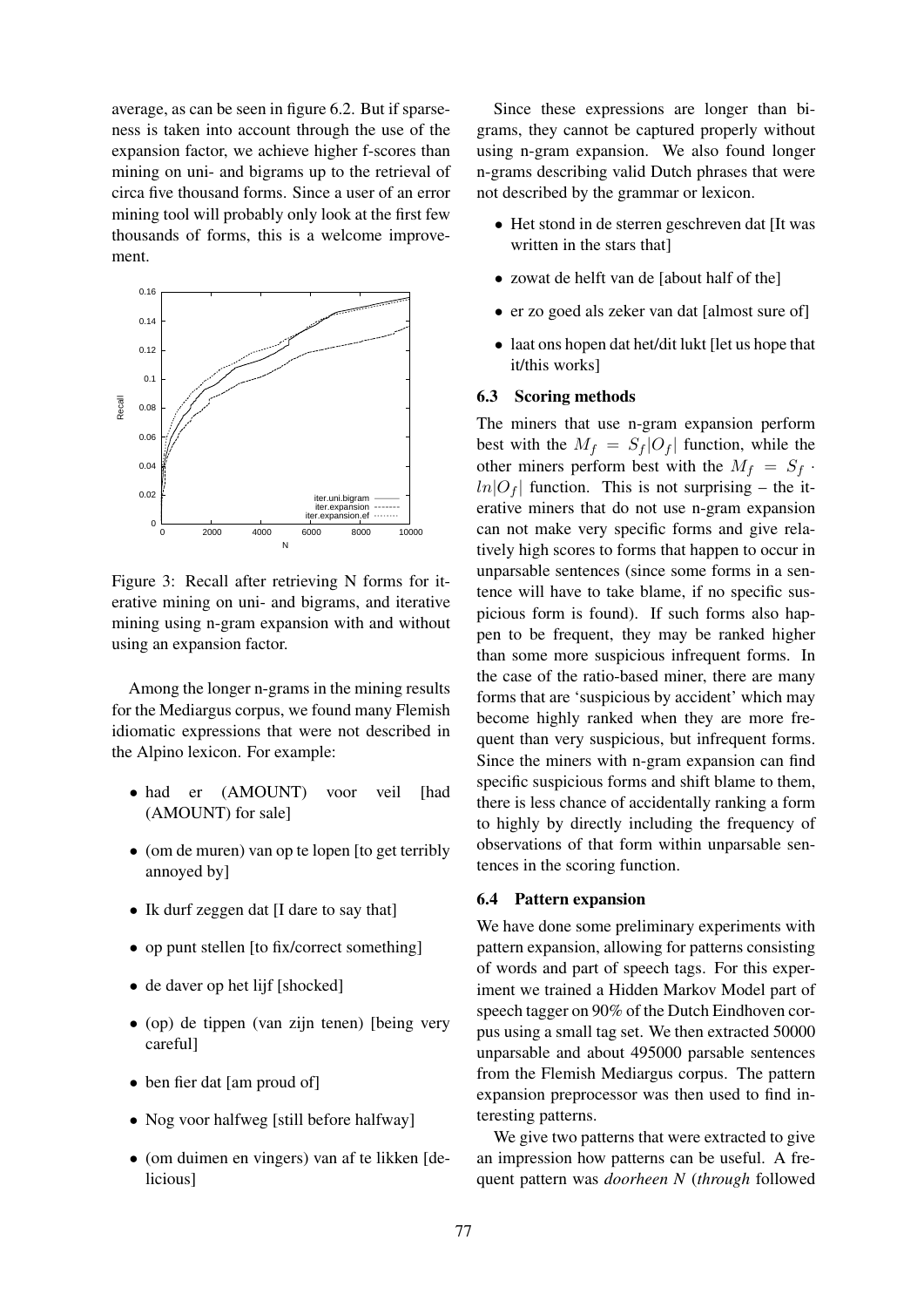by a (proper) noun). In Flemish a sentence such as *We reden met de auto doorheen Frankrijk* (literal: *We drove with the car through France*) is allowed, while in standard Dutch the particle *heen* is separated from the preposition *door*. Consequently, the same sentence in standard Dutch is *We reden met de auto door Frankrijk heen*. Mining on word n-grams provided hints for this difference in Flemish through forms such as *doorheen Krottegem*, *doorheen Engeland*, *doorheen Hawai*, and *doorheen Middelkerke*, but the pattern provides a more general description with a higher frequency.

Another pattern that was found is *wegens Prep Adj* (*because of* followed by a preposition and an adjective). This pattern captures prepositional modifiers where *wegens* is the head, and the following words within the constituent form an argument, such as in the sentence *Dat idee werd snel opgeborgen wegens te duur* (literal: *That idea became soon archived because of too expensive*). This pattern provided a more general description of forms such as *wegens te breed* (*because it is too wide*), *wegens te deprimerend* (*because it is too depressing*), *wegens niet rendabel* (*because it is not profitable*), and *wegens te ondraaglijk* (*because it is too unbearable*).

While instances of both patterns were found using the word n-gram based miner, patterns consolidate different instances. For example, there were 120 forms with a high suspicion containing the word *wegens*. If such a form is corrected, the other examples may still need to be checked to see if a solution to the parsing problem is comprehensive. The pattern gives a more general description of the problem, and as such, most of these 120 forms can be represented by the pattern *wegens Prep Adj*.

Since we are still optimizing the pattern expander to scale to large corpora, we have not performed an automatic evaluation using the Dutch Wikipedia yet.

### 7 Conclusions

We combined iterative error mining with expansion of forms to n-grams of an arbitrary length, that are long enough to capture interesting phenomena, but not longer. We dealt with the problem of data sparseness by introducing an expansion factor that softens when the expanded form is very frequent.

In addition to the generalization of iterative error mining, we introduced a method for automatic evaluation. This allows us to test modifications to the error miner without going through the tedious task of ranking and judging the results manually.

Using this automatic evaluation method, we have shown that iterative error mining improves upon ratio-based error mining. As expected, adding bigrams improves performance. Allowing expansion beyond bigrams can lead to data sparseness problems, but if we correct for data sparseness the performance of the miner improves over mining on just unigrams and bigrams.

We have also described preliminary work on a preprocessor that allows for more general patterns that incorporate additional information, such as part of speech tags and lemmas. We hope to optimize and improve pattern-based mining in the future and evaluate it automatically on larger corpora.

The error mining methods described in this paper are generic, and can be used for any grammar or parser, as long as the sentences within the corpus can be divided in a list of parsable and unparsable sentences. The error miner is freely available<sup>5</sup>, and is optimized to work on large corpora. The source distribution includes a graphical user interface for browsing mining results, showing the associated sentences, and removing forms when they have been corrected in the grammar or lexicon.

# References

- Gosse Bouma, Gertjan van Noord, and Robert Malouf. 2001. Alpino: Wide-coverage Computational Analysis of Dutch. In *Computational Linguistics in The Netherlands 2000*.
- Ann Copestake and Dan Flickinger. 2000. An open source grammar development environment and broad-coverage English grammar using HPSG. In *Proceedings of LREC 2000*, pages 591–600.
- Udi Manber and Gene Myers. 1990. Suffix arrays: a new method for on-line string searches. In *SODA '90: Proceedings of the first annual ACM-SIAM symposium on Discrete algorithms*, pages 319–327. Society for Industrial and Applied Mathematics.
- Benoît Sagot and Éric de la Clergerie. 2006. Error mining in parsing results. In *ACL-44: Proceedings of the 21st International Conference on Computational Linguistics and the 44th annual meeting of the Association for Computational Linguistics*, pages 329–336, Morristown, NJ, USA. Association for Computational Linguistics.

<sup>5</sup> http://www.let.rug.nl/˜dekok/errormining/